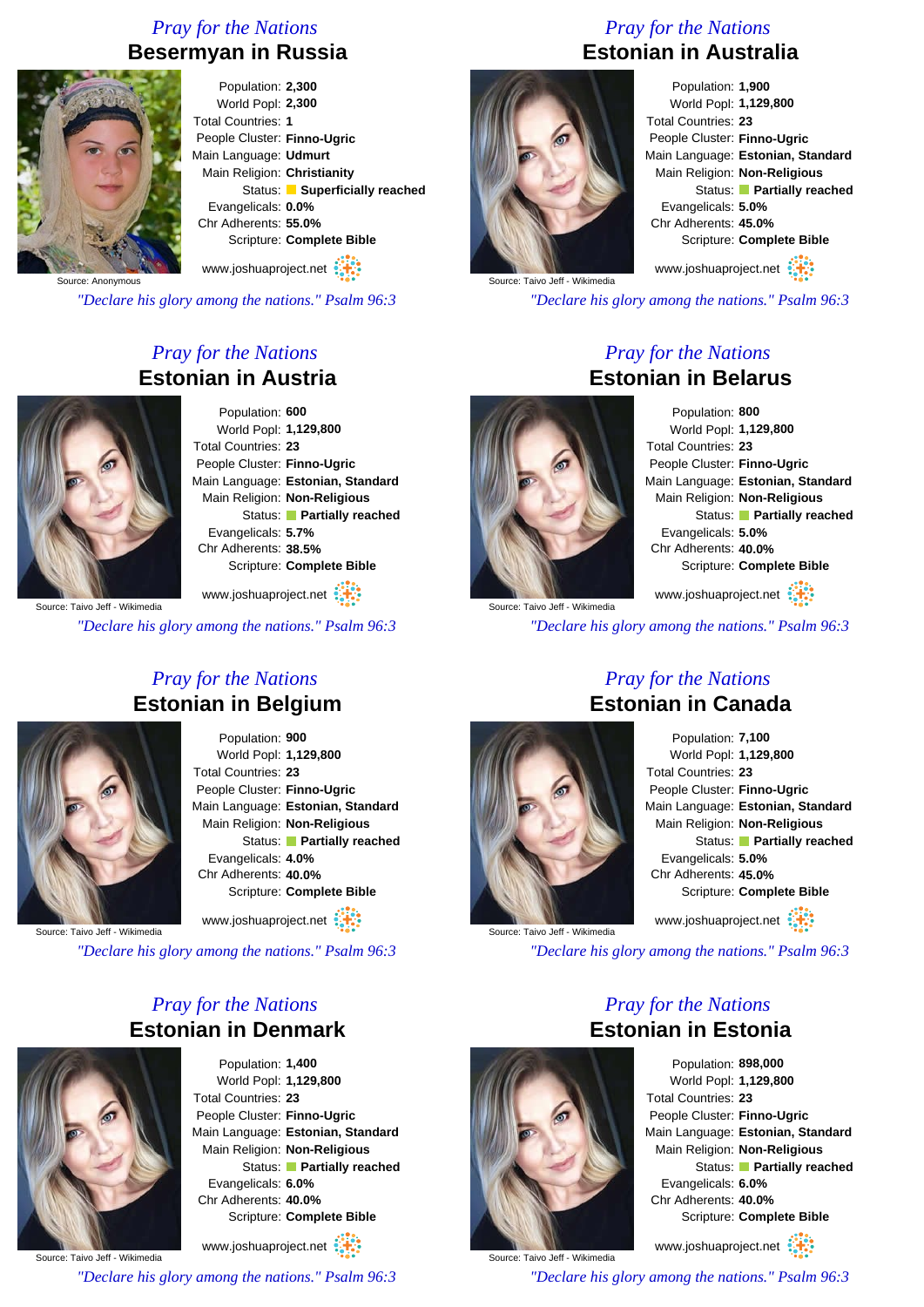### *Pray for the Nations* **Estonian in Finland**



Population: **50,000** World Popl: **1,129,800** Total Countries: **23** People Cluster: **Finno-Ugric** Main Language: **Estonian, Standard** Main Religion: **Non-Religious** Status: **Partially reached** Evangelicals: **4.9%** Chr Adherents: **45.0%** Scripture: **Complete Bible**

www.joshuaproject.net

Source: Taivo Jeff - Wikimedia

*"Declare his glory among the nations." Psalm 96:3*

### *Pray for the Nations* **Estonian in Germany**



Population: **83,000** World Popl: **1,129,800** Total Countries: **23** People Cluster: **Finno-Ugric** Main Language: **Estonian, Standard** Main Religion: **Non-Religious** Status: **Partially reached** Evangelicals: **4.9%** Chr Adherents: **45.0%** Scripture: **Complete Bible**

www.joshuaproject.net :

*"Declare his glory among the nations." Psalm 96:3*

### *Pray for the Nations* **Estonian in Kazakhstan**



Population: **1,000** World Popl: **1,129,800** Total Countries: **23** People Cluster: **Finno-Ugric** Main Language: **Estonian, Standard** Main Religion: **Non-Religious** Status: **Partially reached** Evangelicals: **4.9%** Chr Adherents: **45.0%** Scripture: **Complete Bible**

www.joshuaproject.net

Source: Taivo Jeff - Wikimedia

*"Declare his glory among the nations." Psalm 96:3*

### *Pray for the Nations* **Estonian in Lithuania**



Population: **500** World Popl: **1,129,800** Total Countries: **23** People Cluster: **Finno-Ugric** Main Language: **Estonian, Standard** Main Religion: **Non-Religious** Status: **Partially reached** Evangelicals: **4.9%** Chr Adherents: **45.0%** Scripture: **Complete Bible** www.joshuaproject.net

Source: Taivo Jeff - Wikimedia

*"Declare his glory among the nations." Psalm 96:3*

### *Pray for the Nations* **Estonian in Georgia**



Population: **1,500** World Popl: **1,129,800** Total Countries: **23** People Cluster: **Finno-Ugric** Main Language: **Estonian, Standard** Main Religion: **Non-Religious** Status: **Partially reached** Evangelicals: **4.9%** Chr Adherents: **45.0%** Scripture: **Complete Bible** www.joshuaproject.net

*"Declare his glory among the nations." Psalm 96:3*

### *Pray for the Nations* **Estonian in Ireland**



Source: Taivo Jeff - Wikimedia

Population: **2,700** World Popl: **1,129,800** Total Countries: **23** People Cluster: **Finno-Ugric** Main Language: **Estonian, Standard** Main Religion: **Non-Religious** Status: **Partially reached** Evangelicals: **6.0%** Chr Adherents: **40.0%** Scripture: **Complete Bible**

www.joshuaproject.net

*"Declare his glory among the nations." Psalm 96:3*



Source: Taivo Jeff - Wikimedia

Population: **2,100** World Popl: **1,129,800** Total Countries: **23** People Cluster: **Finno-Ugric** Main Language: **Estonian, Standard** Main Religion: **Non-Religious** Status: **Partially reached** Evangelicals: **4.9%** Chr Adherents: **45.0%** Scripture: **Complete Bible** www.joshuaproject.net

*"Declare his glory among the nations." Psalm 96:3*

*Pray for the Nations*



Source: Taivo Jeff - Wikimedia

Population: **1,100** World Popl: **1,129,800** Total Countries: **23** People Cluster: **Finno-Ugric** Main Language: **Estonian, Standard** Main Religion: **Non-Religious** Status: **Partially reached** Evangelicals: **3.0%** Chr Adherents: **40.0%** Scripture: **Complete Bible**

www.joshuaproject.net

*"Declare his glory among the nations." Psalm 96:3*

### *Pray for the Nations* **Estonian in Latvia**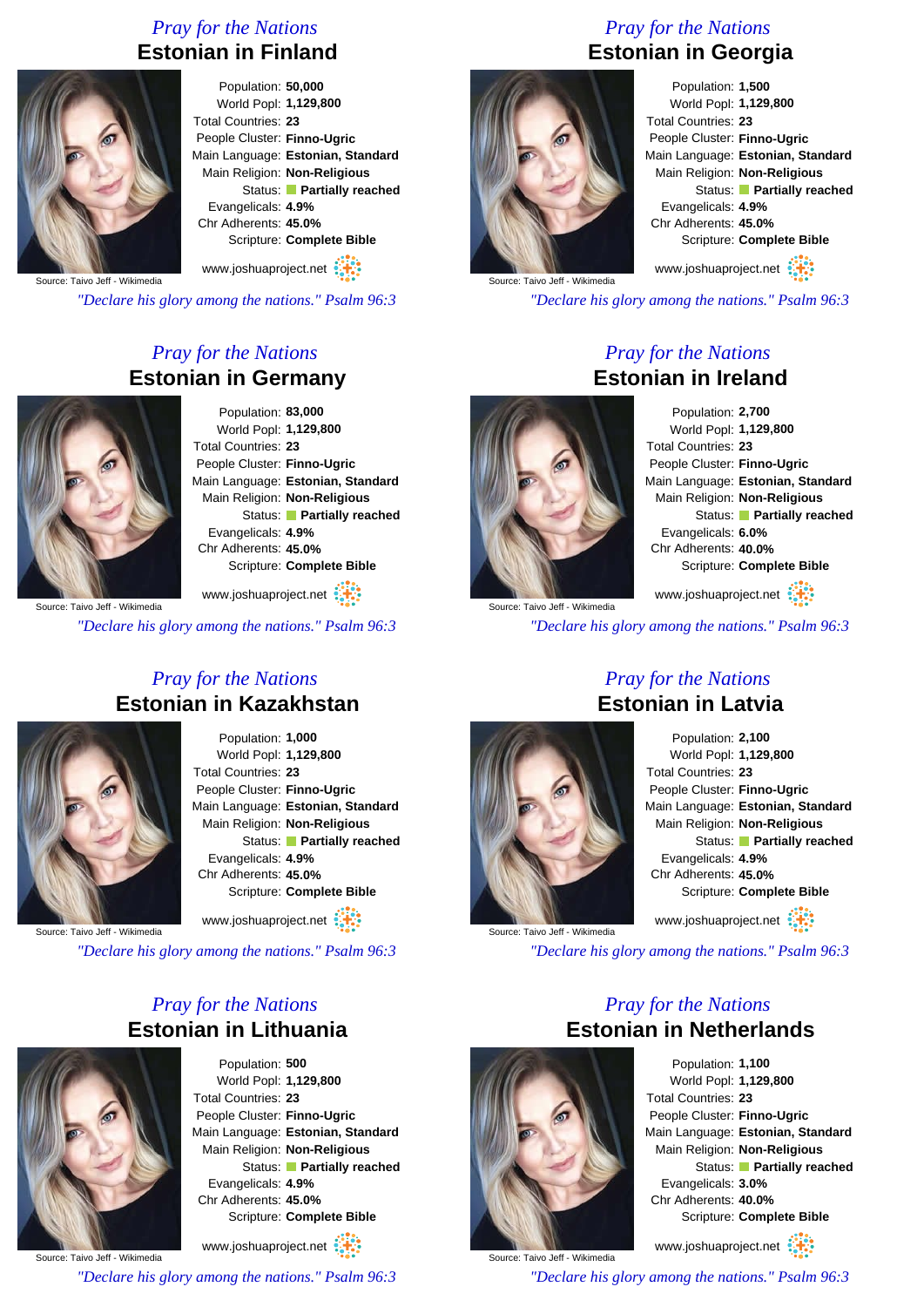### *Pray for the Nations* **Estonian in Norway**



Population: **4,700** World Popl: **1,129,800** Total Countries: **23** People Cluster: **Finno-Ugric** Main Language: **Estonian, Standard** Main Religion: **Non-Religious** Status: **Partially reached** Evangelicals: **6.0%** Chr Adherents: **38.0%** Scripture: **Complete Bible**

www.joshuaproject.net

Source: Taivo Jeff - Wikimedia

*"Declare his glory among the nations." Psalm 96:3*

### *Pray for the Nations* **Estonian in Spain**



Population: **1,500** World Popl: **1,129,800** Total Countries: **23** People Cluster: **Finno-Ugric** Main Language: **Estonian, Standard** Main Religion: **Non-Religious** Status: **Partially reached** Evangelicals: **4.0%** Chr Adherents: **40.0%** Scripture: **Complete Bible**

www.joshuaproject.net :

*"Declare his glory among the nations." Psalm 96:3*

### *Pray for the Nations* **Estonian in Ukraine**



Population: **2,500** World Popl: **1,129,800** Total Countries: **23** People Cluster: **Finno-Ugric** Main Language: **Estonian, Standard** Main Religion: **Non-Religious** Status: **Partially reached** Evangelicals: **4.9%** Chr Adherents: **45.0%** Scripture: **Complete Bible**

www.joshuaproject.net

Source: Taivo Jeff - Wikimedia

*"Declare his glory among the nations." Psalm 96:3*

### *Pray for the Nations* **Estonian in United States**



Population: **28,000** World Popl: **1,129,800** Total Countries: **23** People Cluster: **Finno-Ugric** Main Language: **Estonian, Standard** Main Religion: **Non-Religious** Status: **Partially reached** Evangelicals: **4.9%** Chr Adherents: **45.0%** Scripture: **Complete Bible** www.joshuaproject.net

Source: Taivo Jeff - Wikimedia

*"Declare his glory among the nations." Psalm 96:3*

### *Pray for the Nations* **Estonian in Russia**



Population: **18,000** World Popl: **1,129,800** Total Countries: **23** People Cluster: **Finno-Ugric** Main Language: **Estonian, Standard** Main Religion: **Non-Religious** Status: **Partially reached** Evangelicals: **4.9%** Chr Adherents: **45.0%** Scripture: **Complete Bible** www.joshuaproject.net

Source: Taivo Jeff - Wikimedia

*"Declare his glory among the nations." Psalm 96:3*

### *Pray for the Nations* **Estonian in Sweden**



Source: Taivo Jeff - Wikimedia

Population: **6,100** World Popl: **1,129,800** Total Countries: **23** People Cluster: **Finno-Ugric** Main Language: **Estonian, Standard** Main Religion: **Non-Religious** Status: **Partially reached** Evangelicals: **4.9%** Chr Adherents: **45.0%** Scripture: **Complete Bible**

www.joshuaproject.net

*"Declare his glory among the nations." Psalm 96:3*



Source: Taivo Jeff - Wikimedia

### *Pray for the Nations* **Estonian in United Kingdom**

Population: **15,000** World Popl: **1,129,800** Total Countries: **23** People Cluster: **Finno-Ugric** Main Language: **Estonian, Standard** Main Religion: **Non-Religious** Status: **Partially reached** Evangelicals: **4.9%** Chr Adherents: **45.0%** Scripture: **Complete Bible** www.joshuaproject.net

*"Declare his glory among the nations." Psalm 96:3*

*Pray for the Nations*



Source: Taivo Jeff - Wikimedia

Population: **1,400** World Popl: **1,129,800** Total Countries: **23** People Cluster: **Finno-Ugric** Main Language: **Estonian, Standard** Main Religion: **Non-Religious** Status: **Partially reached** Evangelicals: **4.9%** Chr Adherents: **45.0%** Scripture: **Complete Bible**

www.joshuaproject.net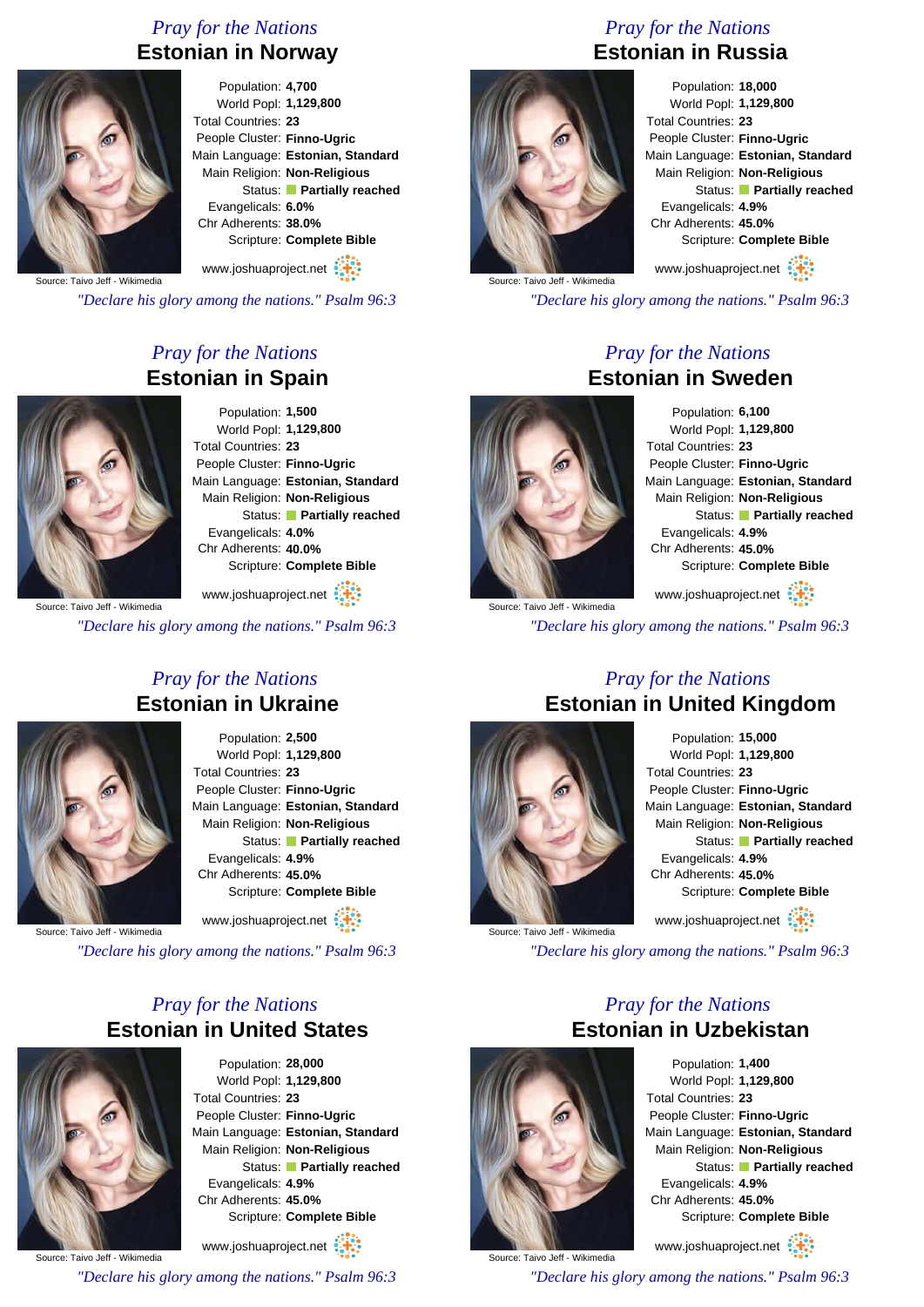### *Pray for the Nations* **Finnish in Australia**



Population: **11,000** World Popl: **5,688,100** Total Countries: **17** People Cluster: **Finno-Ugric** Main Language: **Finnish** Main Religion: **Christianity** Status: **Significantly reached** Evangelicals: **12.0%** Chr Adherents: **87.0%** Scripture: **Complete Bible**

Source: Anonymous www.joshuaproject.net

*"Declare his glory among the nations." Psalm 96:3*

### *Pray for the Nations* **Finnish in Canada**



Source: Anonymous

Population: **29,000** World Popl: **5,688,100** Total Countries: **17** People Cluster: **Finno-Ugric** Main Language: **Finnish** Main Religion: **Christianity** Status: **Significantly reached** Evangelicals: **14.0%** Chr Adherents: **87.0%** Scripture: **Complete Bible**

www.joshuaproject.net

*"Declare his glory among the nations." Psalm 96:3*

*Pray for the Nations*

## **Finnish in Estonia**



Population: **8,500** World Popl: **5,688,100** Total Countries: **17** People Cluster: **Finno-Ugric** Main Language: **Finnish** Main Religion: **Christianity** Status: **Significantly reached** Evangelicals: **12.5%** Chr Adherents: **84.0%** Scripture: **Complete Bible** www.joshuaproject.net

Source: Anonymous

*"Declare his glory among the nations." Psalm 96:3*

### *Pray for the Nations* **Finnish in Ireland**



Population: **900** World Popl: **5,688,100** Total Countries: **17** People Cluster: **Finno-Ugric** Main Language: **Finnish** Main Religion: **Christianity** Status: **Significantly reached** Evangelicals: **12.5%** Chr Adherents: **84.0%** Scripture: **Complete Bible**

Source: Anonymous www.joshuaproject.net *"Declare his glory among the nations." Psalm 96:3*

### *Pray for the Nations* **Finnish in Belgium**



Population: **3,200** World Popl: **5,688,100** Total Countries: **17** People Cluster: **Finno-Ugric** Main Language: **Finnish** Main Religion: **Christianity** Status: **Significantly reached** Evangelicals: **13.0%** Chr Adherents: **85.0%** Scripture: **Complete Bible** www.joshuaproject.net

*"Declare his glory among the nations." Psalm 96:3*

### *Pray for the Nations* **Finnish in Denmark**



Population: **3,600** World Popl: **5,688,100** Total Countries: **17** People Cluster: **Finno-Ugric** Main Language: **Finnish** Main Religion: **Christianity** Status: **Significantly reached** Evangelicals: **12.1%** Chr Adherents: **84.0%** Scripture: **Complete Bible** www.joshuaproject.net

*"Declare his glory among the nations." Psalm 96:3*



Source: Anonymous

### *Pray for the Nations* **Finnish in Finland**

Population: **4,831,000** World Popl: **5,688,100** Total Countries: **17** People Cluster: **Finno-Ugric** Main Language: **Finnish** Main Religion: **Christianity** Status: **Significantly reached** Evangelicals: **10.8%** Chr Adherents: **84.0%** Scripture: **Complete Bible** www.joshuaproject.net

*"Declare his glory among the nations." Psalm 96:3*

### *Pray for the Nations* **Finnish in Kazakhstan**



Source: Anonymous

Population: **700** World Popl: **5,688,100** Total Countries: **17** People Cluster: **Finno-Ugric** Main Language: **Russian** Main Religion: **Christianity** Status: **Significantly reached** Evangelicals: **12.0%** Chr Adherents: **84.0%** Scripture: **Complete Bible** www.joshuaproject.net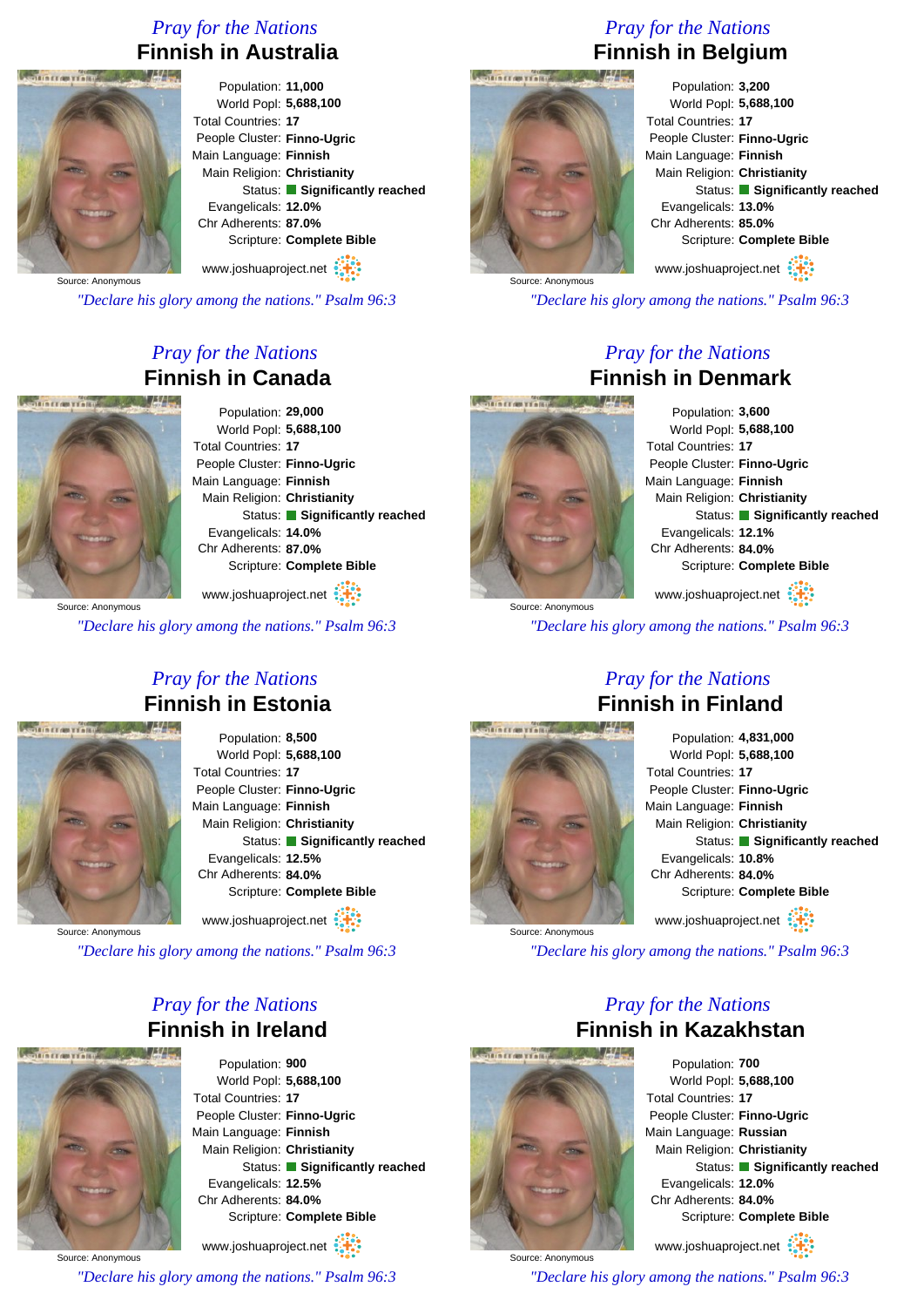### *Pray for the Nations* **Finnish in Netherlands**



Population: **2,600** World Popl: **5,688,100** Total Countries: **17** People Cluster: **Finno-Ugric** Main Language: **Finnish** Main Religion: **Christianity** Status: **Partially reached** Evangelicals: **8.0%** Chr Adherents: **82.0%** Scripture: **Complete Bible**

www.joshuaproject.net

*"Declare his glory among the nations." Psalm 96:3*

### *Pray for the Nations* **Finnish in Russia**



Population: **21,000** World Popl: **5,688,100** Total Countries: **17** People Cluster: **Finno-Ugric** Main Language: **Finnish** Main Religion: **Christianity** Status: **Significantly reached** Evangelicals: **12.1%** Chr Adherents: **84.0%** Scripture: **Complete Bible**

Source: Anonymous www.joshuaproject.net

*"Declare his glory among the nations." Psalm 96:3*

### *Pray for the Nations* **Finnish in Sweden**



Population: **95,000** World Popl: **5,688,100** Total Countries: **17** People Cluster: **Finno-Ugric** Main Language: **Finnish** Main Religion: **Christianity** Status: **Significantly reached** Evangelicals: **12.1%** Chr Adherents: **84.0%** Scripture: **Complete Bible** www.joshuaproject.net

Source: Anonymous

*"Declare his glory among the nations." Psalm 96:3*

### *Pray for the Nations* **Finnish in Ukraine**



Population: **700** World Popl: **5,688,100** Total Countries: **17** People Cluster: **Finno-Ugric** Main Language: **Finnish** Main Religion: **Christianity** Status: **Significantly reached** Evangelicals: **12.1%** Chr Adherents: **84.0%** Scripture: **Complete Bible**

Source: Anonymous www.joshuaproject.net *"Declare his glory among the nations." Psalm 96:3*

### *Pray for the Nations* **Finnish in Norway**



*"Declare his glory among the nations." Psalm 96:3*

### *Pray for the Nations* **Finnish in Spain**



Population: **11,000** World Popl: **5,688,100** Total Countries: **17** People Cluster: **Finno-Ugric** Main Language: **Finnish** Main Religion: **Christianity** Status: **Significantly reached** Evangelicals: **12.1%** Chr Adherents: **84.0%** Scripture: **Complete Bible** www.joshuaproject.net

*"Declare his glory among the nations." Psalm 96:3*

### *Pray for the Nations* **Finnish in Switzerland**





*"Declare his glory among the nations." Psalm 96:3*

### *Pray for the Nations* **Finnish in United Kingdom**



Source: Anonymous

Population: **15,000** World Popl: **5,688,100** Total Countries: **17** People Cluster: **Finno-Ugric** Main Language: **Finnish** Main Religion: **Christianity** Status: **Significantly reached** Evangelicals: **12.1%** Chr Adherents: **84.0%** Scripture: **Complete Bible**

www.joshuaproject.net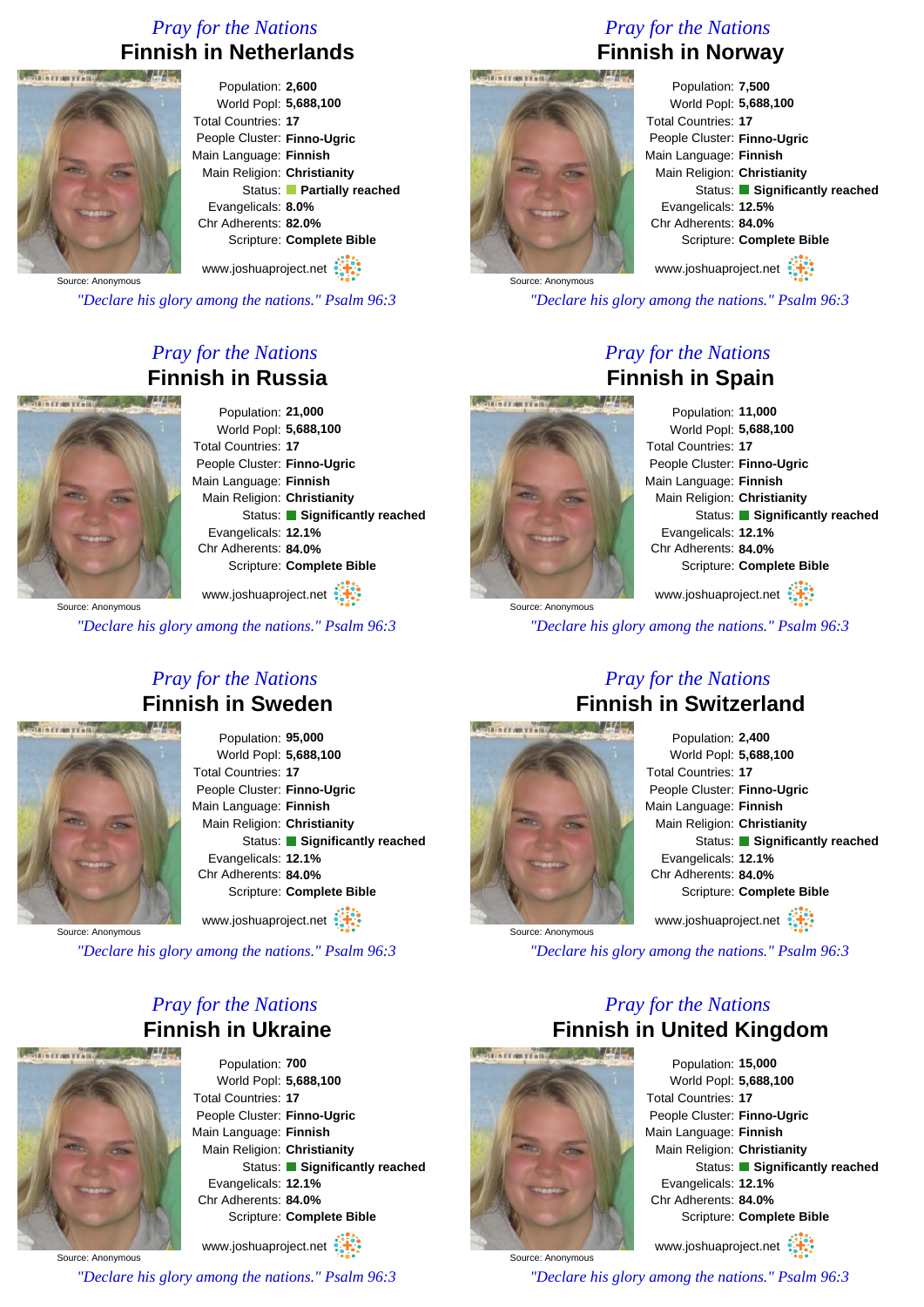### *Pray for the Nations* **Finnish in United States**



Population: **645,000** World Popl: **5,688,100** Total Countries: **17** People Cluster: **Finno-Ugric** Main Language: **Finnish** Main Religion: **Christianity** Status: **Significantly reached** Evangelicals: **12.1%** Chr Adherents: **84.0%** Scripture: **Complete Bible** www.joshuaproject.net

Source: Anonymous

*"Declare his glory among the nations." Psalm 96:3*

### *Pray for the Nations* **Izhor, Ingrian in Russia**



Population: **300** World Popl: **1,100** Total Countries: **2** People Cluster: **Finno-Ugric** Main Language: **Russian** Main Religion: **Christianity** Status: **Superficially reached** Evangelicals: **0.8%** Chr Adherents: **70.0%** Scripture: **Complete Bible**

www.joshuaproject.net

*"Declare his glory among the nations." Psalm 96:3*

### *Pray for the Nations* **Karelian in Belarus**



Population: **1,000** World Popl: **76,000** Total Countries: **5** People Cluster: **Finno-Ugric** Main Language: **Karelian** Main Religion: **Christianity** Status: **Partially reached** Evangelicals: **6.0%** Chr Adherents: **60.0%** Scripture: **New Testament** www.joshuaproject.net

Source: Anonymous

*"Declare his glory among the nations." Psalm 96:3*

### *Pray for the Nations* **Karelian in Kazakhstan**



Population: **600** World Popl: **76,000** Total Countries: **5** People Cluster: **Finno-Ugric** Main Language: **Russian** Main Religion: **Christianity** Status: **Superficially reached** Evangelicals: **1.0%** Chr Adherents: **60.0%** Scripture: **Complete Bible** www.joshuaproject.net

Source: Anonymous

*"Declare his glory among the nations." Psalm 96:3*

### *Pray for the Nations* **Finnish, Kven in Norway**

| w                                   | <b>lard</b><br>Hammerfest." |
|-------------------------------------|-----------------------------|
| Norwegian<br>ò.<br>Sea              | Tromsg<br>Harstad           |
|                                     | <b>Marvik</b>               |
| Bodo,                               | Archio Cincle               |
| Mo i Rana                           |                             |
| <b>NORWAY</b>                       |                             |
| Trondheim                           | <b>FINLAN</b>               |
| Alesund<br>Galdhapiggen<br>Florp,   | <b>SWEDEN</b>               |
| Bergen Hamar<br>OSLO                | Bottinia                    |
| Drammen <sub>3</sub><br>Fredrikstad | ٥                           |
| Stavanger.<br>Kristiansand          |                             |
| North                               | LAT.                        |
| $S_{0.2}$<br><b>DENMARK</b>         | <b>Bahic</b><br>Seo<br>LIT) |
| GER                                 | ь<br>RUS.<br>POL            |
|                                     |                             |

### Population: **1,700** World Popl: **1,700** Total Countries: **1** People Cluster: **Finno-Ugric** Main Language: **Finnish, Kven** Main Religion: **Christianity** Status: **Partially reached** Evangelicals: **5.0%** Chr Adherents: **70.0%** Scripture: **Unspecified** www.joshuaproject.net

*"Declare his glory among the nations." Psalm 96:3*

### *Pray for the Nations* **Izhor, Ingrian in Ukraine**

e: Hannes Hautaniemi - Shutterstock

Population: **800** World Popl: **1,100** Total Countries: **2** People Cluster: **Finno-Ugric** Main Language: **Ukrainian** Main Religion: **Christianity** Status: **Superficially reached** Evangelicals: **0.8%** Chr Adherents: **74.0%** Scripture: **Complete Bible** www.joshuaproject.net

*"Declare his glory among the nations." Psalm 96:3*



Source: Anonymous

### *Pray for the Nations* **Karelian in Finland**

Population: **11,000** World Popl: **76,000** Total Countries: **5** People Cluster: **Finno-Ugric** Main Language: **Karelian** Main Religion: **Christianity** Status: **Partially reached** Evangelicals: **6.0%** Chr Adherents: **75.0%** Scripture: **New Testament** www.joshuaproject.net

*"Declare his glory among the nations." Psalm 96:3*

### *Pray for the Nations* **Karelian, Norgorod in Russia**



Source: Anonymous

Population: **62,000** World Popl: **76,000** Total Countries: **5** People Cluster: **Finno-Ugric** Main Language: **Karelian** Main Religion: **Christianity** Status: **Partially reached** Evangelicals: **5.0%** Chr Adherents: **60.0%** Scripture: **New Testament**

www.joshuaproject.net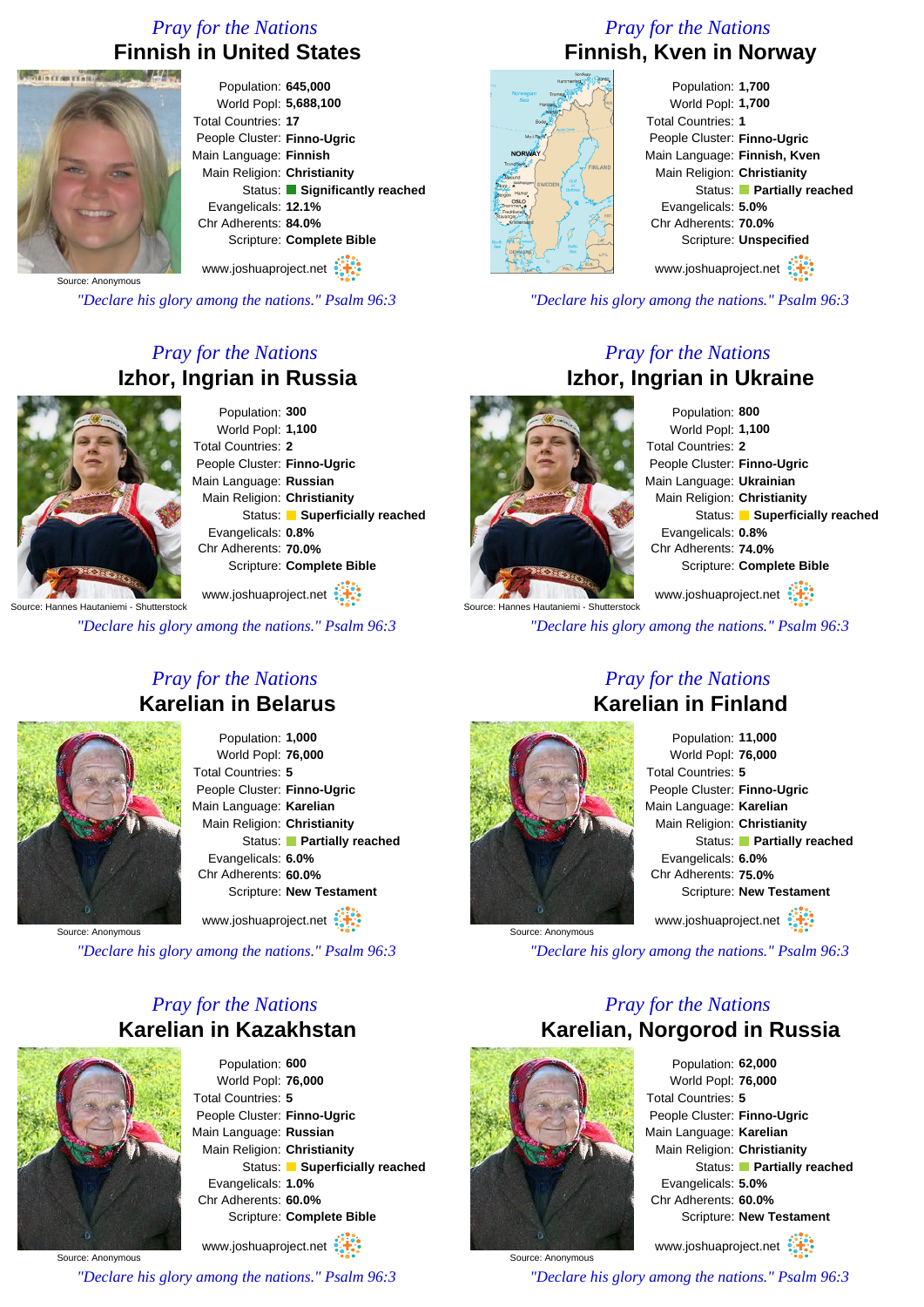### *Pray for the Nations* **Karelian in Ukraine**



Population: **1,400** World Popl: **76,000** Total Countries: **5** People Cluster: **Finno-Ugric** Main Language: **Karelian** Main Religion: **Christianity** Status: **Superficially reached** Evangelicals: **1.5%** Chr Adherents: **69.0%** Scripture: **New Testament** www.joshuaproject.net

Source: Anonymous

*"Declare his glory among the nations." Psalm 96:3*

### *Pray for the Nations* **Komi-Permyat in Kazakhstan**



Population: **600** World Popl: **98,700** Total Countries: **4** People Cluster: **Finno-Ugric** Main Language: **Komi-Permyak** Main Religion: **Christianity** Status: **Minimally Reached** Evangelicals: **1.50%** Chr Adherents: **45.00%** Scripture: **New Testament**

www.joshuaproject.net

*"Declare his glory among the nations." Psalm 96:3*

### *Pray for the Nations* **Komi-Permyat in Ukraine**



Population: **1,000** World Popl: **98,700** Total Countries: **4** People Cluster: **Finno-Ugric** Main Language: **Komi-Permyak** Main Religion: **Christianity** Status: **Minimally Reached** Evangelicals: **0.50%** Chr Adherents: **40.00%** Scripture: **New Testament** www.joshuaproject.net

Source: Anonymous

*"Declare his glory among the nations." Psalm 96:3*

### *Pray for the Nations* **Komi-Yazva in Estonia**



Population: **90** World Popl: **4,390** Total Countries: **2** People Cluster: **Finno-Ugric** Main Language: **Komi-Zyrian** Main Religion: **Ethnic Religions** Status: **Minimally Reached** Evangelicals: **1.00%** Chr Adherents: **40.00%** Scripture: **Complete Bible**

Source: Anonymous www.joshuaproject.net *"Declare his glory among the nations." Psalm 96:3*

### *Pray for the Nations* **Khanty, Ostyak in Russia**



Population: **32,000** World Popl: **32,000** Total Countries: **1** People Cluster: **Finno-Ugric** Main Language: **Khanty** Main Religion: **Ethnic Religions** Status: **Unreached** Evangelicals: **0.90%** Chr Adherents: **4.00%** Scripture: **Portions**

www.joshuaproject.net

*"Declare his glory among the nations." Psalm 96:3*

### *Pray for the Nations* **Komi-Permyat in Russia**

Population: **96,000** World Popl: **98,700** Total Countries: **4** People Cluster: **Finno-Ugric** Main Language: **Komi-Permyak** Main Religion: **Christianity** Status: **Minimally Reached** Evangelicals: **1.20%** Chr Adherents: **43.00%** Scripture: **New Testament**

www.joshuaproject.net

*"Declare his glory among the nations." Psalm 96:3*

### *Pray for the Nations* **Komi-Permyat in Uzbekistan**



Population: **1,100** World Popl: **98,700** Total Countries: **4** People Cluster: **Finno-Ugric** Main Language: **Komi-Permyak** Main Religion: **Christianity** Status: **Minimally Reached** Evangelicals: **1.00%** Chr Adherents: **42.00%** Scripture: **New Testament** www.joshuaproject.net

*"Declare his glory among the nations." Psalm 96:3*

### *Pray for the Nations* **Komi-Yazva in Russia**



Source: Anonymous *"Declare his glory among the nations." Psalm 96:3*

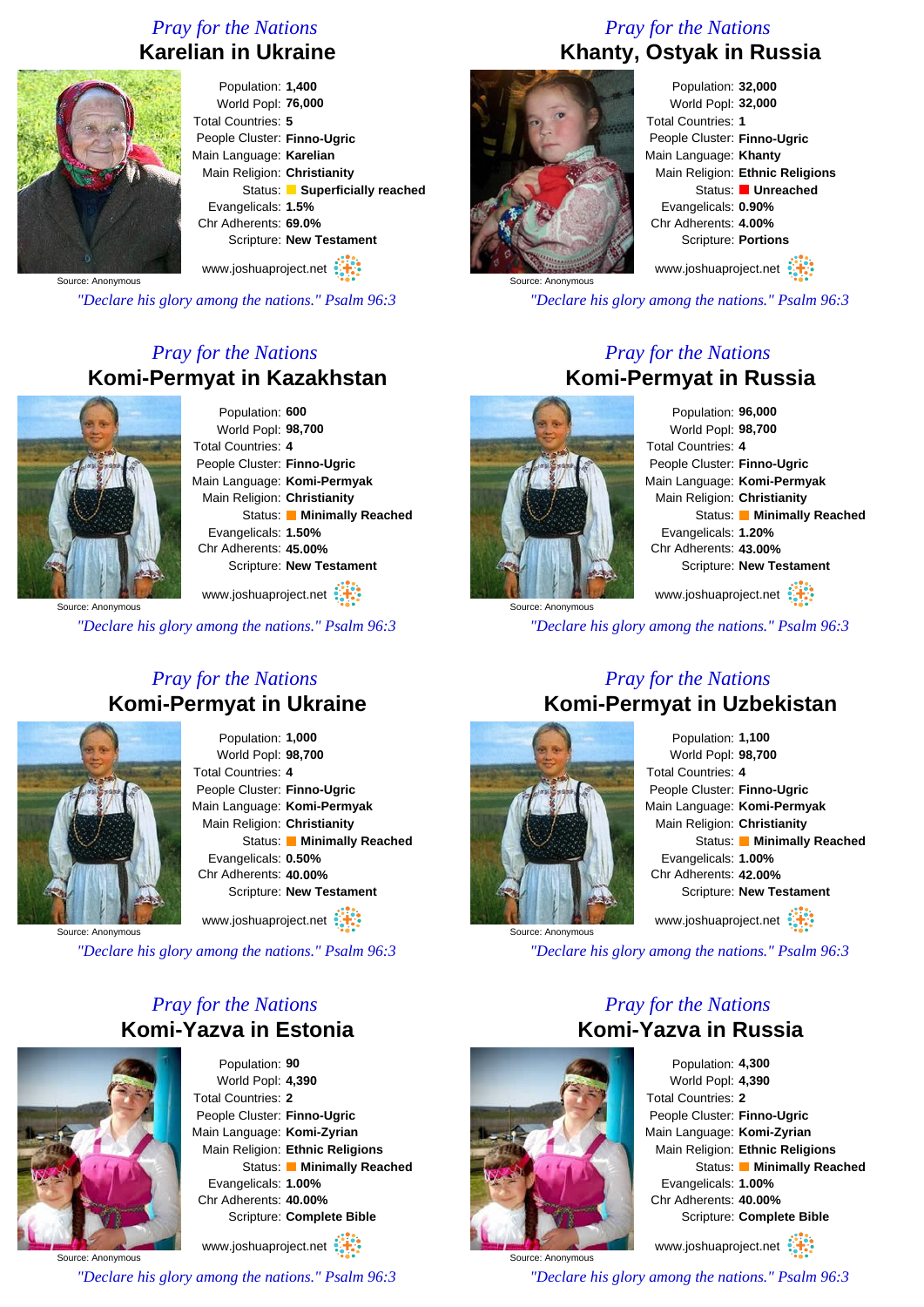### *Pray for the Nations* **Komi-Zyrian in Finland**



Population: **1,200** World Popl: **235,200** Total Countries: **3** People Cluster: **Finno-Ugric** Main Language: **Komi-Zyrian** Main Religion: **Christianity** Status: **Superficially reached** Evangelicals: **2.0%** Chr Adherents: **70.0%** Scripture: **Complete Bible**

Source: Potashev Aleksandr - Shutterstoc www.joshuaproject.net

*"Declare his glory among the nations." Psalm 96:3*

### *Pray for the Nations* **Komi-Zyrian in Ukraine**



Population: **1,000** World Popl: **235,200** Total Countries: **3** People Cluster: **Finno-Ugric** Main Language: **Komi-Zyrian** Main Religion: **Non-Religious** Status: **Minimally Reached** Evangelicals: **0.50%** Chr Adherents: **33.00%** Scripture: **Complete Bible**

Source: Potashev Aleksandr - Shutterstoc www.joshuaproject.net

*"Declare his glory among the nations." Psalm 96:3*

### *Pray for the Nations* **Ludian, Lyudikovian in Russia**



Population: **13,000** World Popl: **13,000** Total Countries: **1** People Cluster: **Finno-Ugric** Main Language: **Ludian** Main Religion: **Christianity** Status: **Superficially reached** Evangelicals: **1.1%** Chr Adherents: **65.0%** Scripture: **Unspecified**

www.joshuaproject.net

*"Declare his glory among the nations." Psalm 96:3*

### *Pray for the Nations* **Mari, Eastern in Kazakhstan**



Source: Anonymous

Population: **4,700** World Popl: **156,700** Total Countries: **2** People Cluster: **Finno-Ugric** Main Language: **Mari, Hill** Main Religion: **Christianity** Status: **Superficially reached** Evangelicals: **0.5%** Chr Adherents: **55.0%** Scripture: **New Testament**

www.joshuaproject.net

*"Declare his glory among the nations." Psalm 96:3*

### *Pray for the Nations* **Komi-Zyrian in Russia**



Source: Potashev Aleksandr

Population: **233,000** World Popl: **235,200** Total Countries: **3** People Cluster: **Finno-Ugric** Main Language: **Komi-Zyrian** Main Religion: **Non-Religious** Status: **Minimally Reached** Evangelicals: **1.10%** Chr Adherents: **32.00%** Scripture: **Complete Bible**

www.joshuaproject.net

*"Declare his glory among the nations." Psalm 96:3*

### *Pray for the Nations* **Livonian in Latvia**



Population: **200** World Popl: **200** Total Countries: **1** People Cluster: **Finno-Ugric** Main Language: **Latvian, Standard** Main Religion: **Christianity** Status: **Partially reached** Evangelicals: **7.0%** Chr Adherents: **70.0%** Scripture: **Complete Bible**

www.joshuaproject.net

*"Declare his glory among the nations." Psalm 96:3*

### *Pray for the Nations* **Mansi, Vogul in Russia**



Source: Irina Kazanskaya - Flickr *"Declare his glory among the nations." Psalm 96:3*

### *Pray for the Nations* **Mari, Eastern in Russia**



Source: Anonymous

Population: **152,000** World Popl: **156,700** Total Countries: **2** People Cluster: **Finno-Ugric** Main Language: **Mari, Meadow** Main Religion: **Ethnic Religions** Status: **Minimally Reached** Evangelicals: **0.50%** Chr Adherents: **45.00%** Scripture: **New Testament** www.joshuaproject.net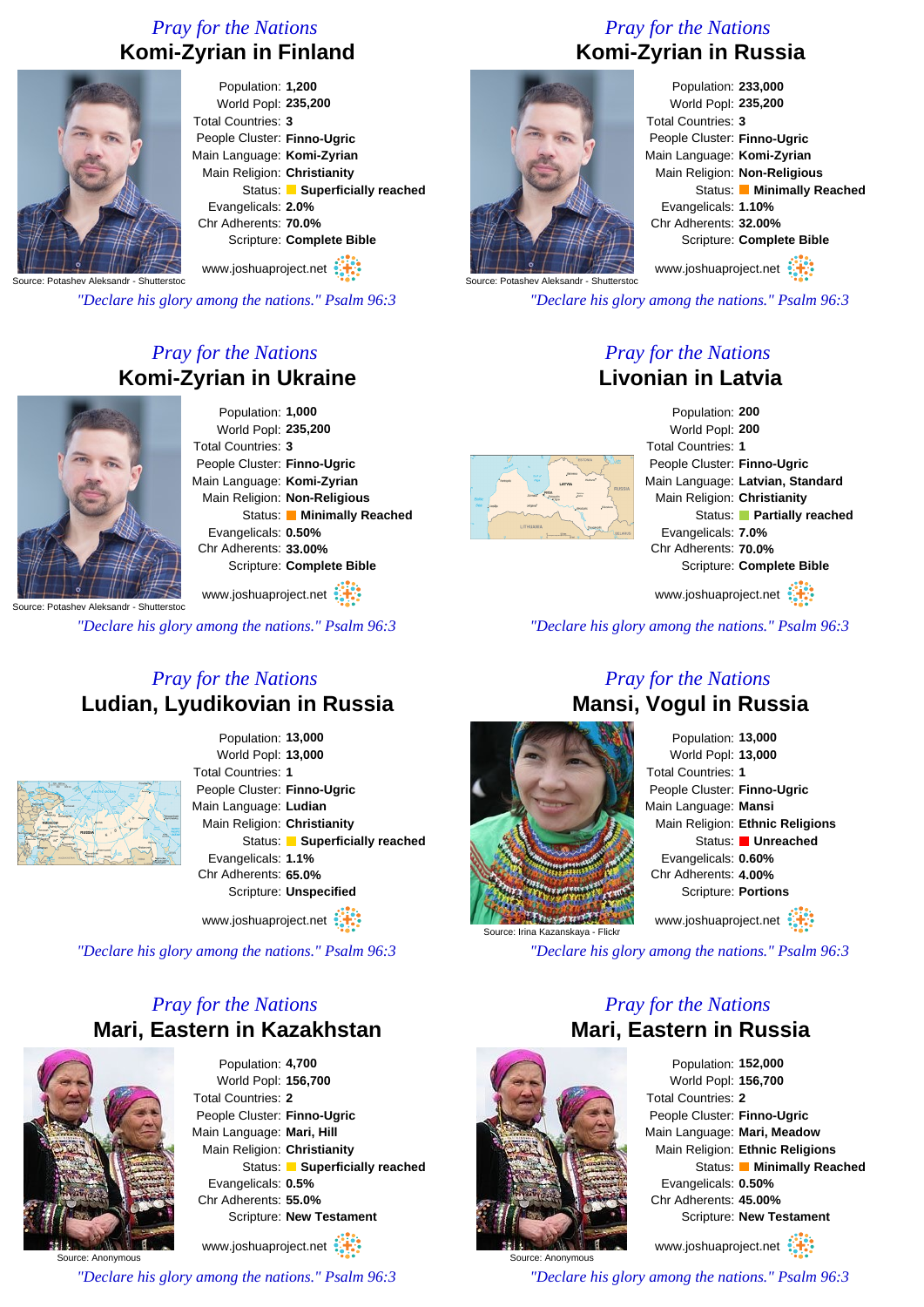### *Pray for the Nations* **Mari, High in Russia**



Population: **24,000** World Popl: **24,000** Total Countries: **1** People Cluster: **Finno-Ugric** Main Language: **Mari, Hill** Main Religion: **Christianity** Status: **Superficially reached** Evangelicals: **0.0%** Chr Adherents: **90.0%** Scripture: **New Testament** www.joshuaproject.net

*"Declare his glory among the nations." Psalm 96:3*

### *Pray for the Nations* **Mari, Low in Russia**



Population: **406,000** World Popl: **414,900** Total Countries: **3** People Cluster: **Finno-Ugric** Main Language: **Mari, Meadow** Main Religion: **Christianity** Status: **Superficially reached** Evangelicals: **1.1%** Chr Adherents: **60.0%** Scripture: **New Testament**

www.joshuaproject.net

*"Declare his glory among the nations." Psalm 96:3*

### *Pray for the Nations* **Mordvin-Moksha in Russia**



Population: **758,000** World Popl: **758,000** Total Countries: **1** People Cluster: **Finno-Ugric** Main Language: **Moksha** Main Religion: **Christianity** Status: **Superficially reached** Evangelicals: **1.6%** Chr Adherents: **65.0%** Scripture: **New Testament** www.joshuaproject.net

Source: Anonymous

*"Declare his glory among the nations." Psalm 96:3*

### *Pray for the Nations* **Mordvinian in Azerbaijan**



Population: **1,000** World Popl: **107,000** Total Countries: **10** People Cluster: **Finno-Ugric** Main Language: **Erzya** Main Religion: **Christianity** Status: **Superficially reached** Evangelicals: **0.7%** Chr Adherents: **65.0%** Scripture: **New Testament**

www.joshuaproject.net

*"Declare his glory among the nations." Psalm 96:3*

### *Pray for the Nations* **Mari, Low in Kazakhstan**



Population: **8,000** World Popl: **414,900** Total Countries: **3** People Cluster: **Finno-Ugric** Main Language: **Mari, Meadow** Main Religion: **Christianity** Status: **Superficially reached** Evangelicals: **2.0%** Chr Adherents: **62.0%** Scripture: **New Testament** www.joshuaproject.net

*"Declare his glory among the nations." Psalm 96:3*

### *Pray for the Nations* **Mari, Low in Turkmenistan**



Population: **900** World Popl: **414,900** Total Countries: **3** People Cluster: **Finno-Ugric** Main Language: **Mari, Meadow** Main Religion: **Christianity** Status: **Superficially reached** Evangelicals: **0.2%** Chr Adherents: **92.0%** Scripture: **New Testament** www.joshuaproject.net

Source: Anonymous

*"Declare his glory among the nations." Psalm 96:3*

*Pray for the Nations*

# **Mordvinian in Armenia** Source: Anonymous

### Population: **500** World Popl: **107,000** Total Countries: **10** People Cluster: **Finno-Ugric** Main Language: **Erzya** Main Religion: **Christianity** Status: **Superficially reached** Evangelicals: **2.0%** Chr Adherents: **60.0%** Scripture: **New Testament** www.joshuaproject.net

*"Declare his glory among the nations." Psalm 96:3*

### *Pray for the Nations* **Mordvinian in Belarus**



Source: Anonymous

Population: **2,600** World Popl: **107,000** Total Countries: **10** People Cluster: **Finno-Ugric** Main Language: **Erzya** Main Religion: **Christianity** Status: **Superficially reached** Evangelicals: **0.3%** Chr Adherents: **60.0%** Scripture: **New Testament** www.joshuaproject.net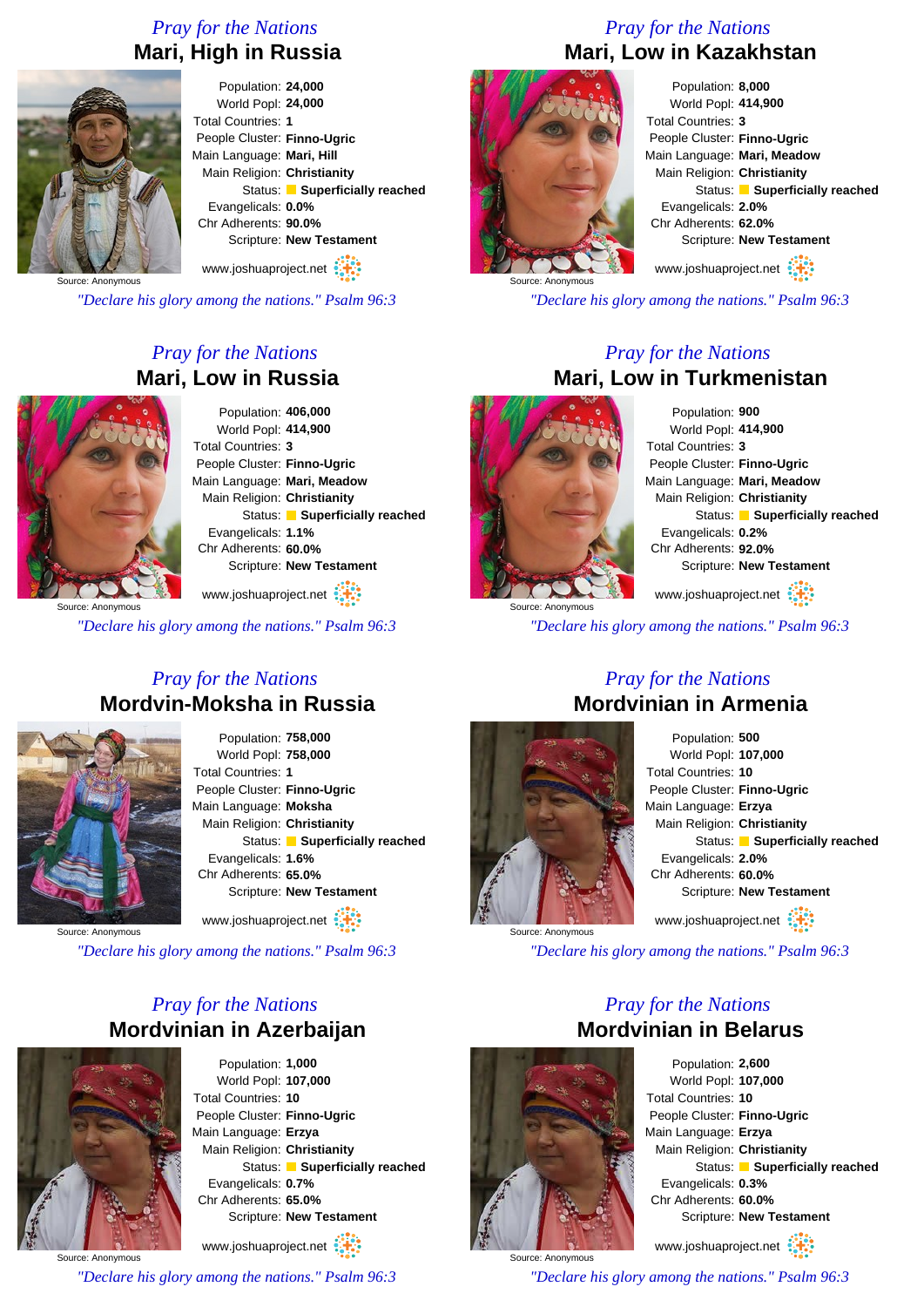### *Pray for the Nations* **Mordvinian in Kazakhstan**



Population: **9,200** World Popl: **107,000** Total Countries: **10** People Cluster: **Finno-Ugric** Main Language: **Erzya** Main Religion: **Christianity** Status: **Superficially reached** Evangelicals: **1.0%** Chr Adherents: **65.0%** Scripture: **New Testament** www.joshuaproject.net

Source: Anonymous

*"Declare his glory among the nations." Psalm 96:3*

### *Pray for the Nations* **Mordvinian in Latvia**



Population: **600** World Popl: **107,000** Total Countries: **10** People Cluster: **Finno-Ugric** Main Language: **Erzya** Main Religion: **Christianity** Status: **Superficially reached** Evangelicals: **0.7%** Chr Adherents: **65.0%** Scripture: **New Testament**

www.joshuaproject.net

*"Declare his glory among the nations." Psalm 96:3*

### *Pray for the Nations* **Mordvinian in Turkmenistan**



Population: **4,100** World Popl: **107,000** Total Countries: **10** People Cluster: **Finno-Ugric** Main Language: **Erzya** Main Religion: **Christianity** Status: **Superficially reached** Evangelicals: **1.0%** Chr Adherents: **65.0%** Scripture: **New Testament** www.joshuaproject.net

Source: Anonymous

*"Declare his glory among the nations." Psalm 96:3*

### *Pray for the Nations* **Mordvinian in Uzbekistan**



Source: Anonymous

Population: **17,000** World Popl: **107,000** Total Countries: **10** People Cluster: **Finno-Ugric** Main Language: **Erzya** Main Religion: **Christianity** Status: **Superficially reached** Evangelicals: **1.0%** Chr Adherents: **55.0%** Scripture: **New Testament**

www.joshuaproject.net

*"Declare his glory among the nations." Psalm 96:3*

### *Pray for the Nations* **Mordvinian in Kyrgyzstan**



Population: **5,700** World Popl: **107,000** Total Countries: **10** People Cluster: **Finno-Ugric** Main Language: **Erzya** Main Religion: **Christianity** Status: **Superficially reached** Evangelicals: **2.0%** Chr Adherents: **55.0%** Scripture: **New Testament** www.joshuaproject.net

*"Declare his glory among the nations." Psalm 96:3*

### *Pray for the Nations* **Mordvin-Erzya in Russia**

Population: **58,000** World Popl: **107,000** Total Countries: **10** People Cluster: **Finno-Ugric** Main Language: **Erzya** Main Religion: **Christianity** Status: **Superficially reached** Evangelicals: **1.6%** Chr Adherents: **64.0%** Scripture: **New Testament**

*"Declare his glory among the nations." Psalm 96:3*



### *Pray for the Nations* **Mordvinian in Ukraine**

Population: **8,300** World Popl: **107,000** Total Countries: **10** People Cluster: **Finno-Ugric** Main Language: **Erzya** Main Religion: **Christianity** Status: **Superficially reached** Evangelicals: **2.0%** Chr Adherents: **61.0%** Scripture: **New Testament** www.joshuaproject.net

*"Declare his glory among the nations." Psalm 96:3*

### *Pray for the Nations* **Nenets, Yurak Samoyed in Russia**



Source: Anonymous

Population: **45,000** World Popl: **45,000** Total Countries: **1** People Cluster: **Finno-Ugric** Main Language: **Nenets** Main Religion: **Ethnic Religions** Status: **Unreached** Evangelicals: **0.67%** Chr Adherents: **4.00%** Scripture: **Portions**

www.joshuaproject.net

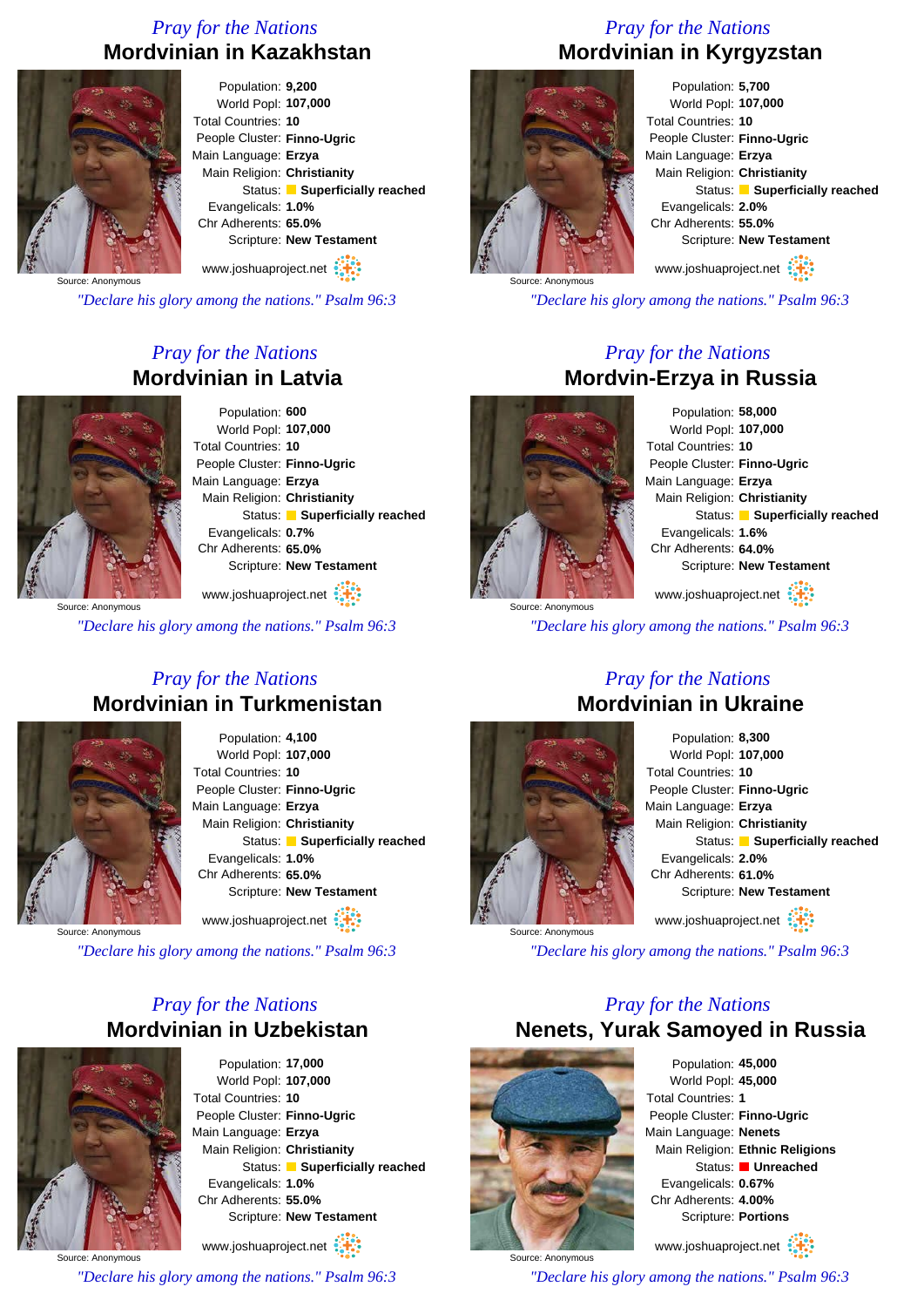### *Pray for the Nations* **Nganasan, Tavgi Samoyed in Russia**



*"Declare his glory among the nations." Psalm 96:3*

### *Pray for the Nations* **Olonetsian, Livvikovian in Russia**



Population: **13,000** World Popl: **18,500** Total Countries: **2** People Cluster: **Finno-Ugric** Main Language: **Livvi-Karelian** Main Religion: **Christianity** Status: **Partially reached** Evangelicals: **4.0%** Chr Adherents: **60.0%** Scripture: **New Testament**

www.joshuaproject.net

*"Declare his glory among the nations." Psalm 96:3*

### *Pray for the Nations* **Seto, Voro in Estonia**



Population: **50,000** World Popl: **50,000** Total Countries: **1** People Cluster: **Finno-Ugric** Main Language: **Voro** Main Religion: **Christianity** Status: **Superficially reached** Evangelicals: **1.0%** Chr Adherents: **85.0%** Scripture: **New Testament**

www.joshuaproject.net

*"Declare his glory among the nations." Psalm 96:3*

### *Pray for the Nations* **Udmurt in Belarus**



Population: **1,200** World Popl: **581,500** Total Countries: **7** People Cluster: **Finno-Ugric** Main Language: **Udmurt** Main Religion: **Christianity** Status: **Superficially reached** Evangelicals: **0.4%** Chr Adherents: **55.0%** Scripture: **Complete Bible**

Source: International Mission Board-SBC www.joshuaproject.net

*"Declare his glory among the nations." Psalm 96:3*

### *Pray for the Nations* **Olonetsian, Livvikovian in Finland**



Population: **5,500** World Popl: **18,500** Total Countries: **2** People Cluster: **Finno-Ugric** Main Language: **Livvi-Karelian** Main Religion: **Christianity** Status: **Partially reached** Evangelicals: **8.0%** Chr Adherents: **75.0%** Scripture: **New Testament** www.joshuaproject.net

**Shut** *"Declare his glory among the nations." Psalm 96:3*

### *Pray for the Nations*

### **Selkup, Ostyak Samoyed in Russia**



Population: **3,700** World Popl: **3,700** Total Countries: **1** People Cluster: **Finno-Ugric** Main Language: **Selkup** Main Religion: **Ethnic Religions** Status: **Unreached** Evangelicals: **0.70%** Chr Adherents: **5.00%** Scripture: **Translation Needed** www.joshuaproject.net

*"Declare his glory among the nations." Psalm 96:3*

### *Pray for the Nations* **Taz in Russia**





*"Declare his glory among the nations." Psalm 96:3*

### *Pray for the Nations* **Udmurt in Kazakhstan**



www.joshuaproject.net

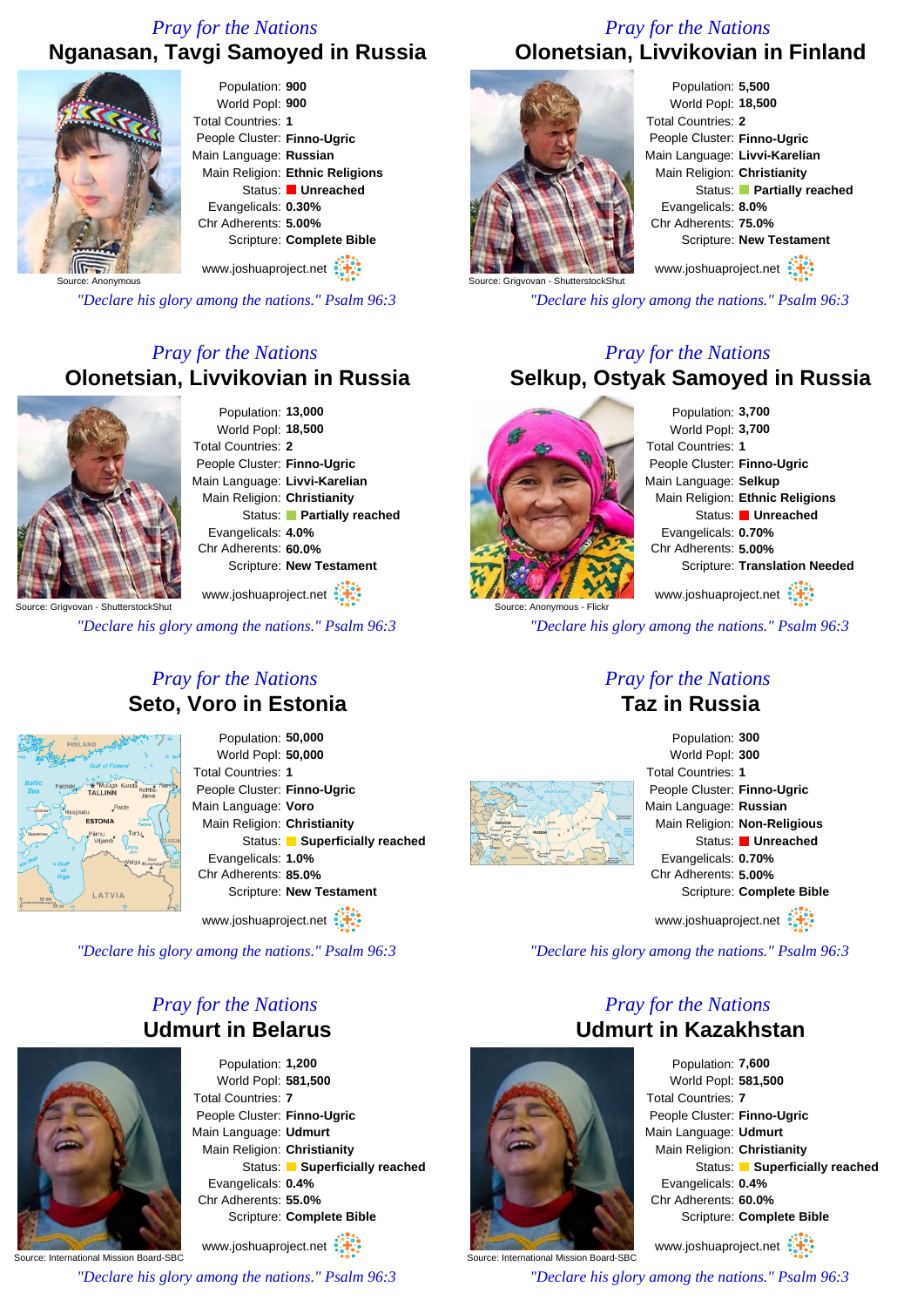### *Pray for the Nations* **Udmurt in Moldova**



Population: **600** World Popl: **581,500** Total Countries: **7** People Cluster: **Finno-Ugric** Main Language: **Udmurt** Main Religion: **Christianity** Status: **Superficially reached** Evangelicals: **1.0%** Chr Adherents: **55.0%** Scripture: **Complete Bible** www.joshuaproject.net

Source: International Mission Board-SBC

*"Declare his glory among the nations." Psalm 96:3*

### *Pray for the Nations* **Udmurt in Turkmenistan**



Population: **600** World Popl: **581,500** Total Countries: **7** People Cluster: **Finno-Ugric** Main Language: **Udmurt** Main Religion: **Christianity** Status: **Partially reached** Evangelicals: **10.0%** Chr Adherents: **56.0%** Scripture: **Complete Bible**

www.joshuaproject.net

*"Declare his glory among the nations." Psalm 96:3*

### *Pray for the Nations* **Udmurt in Uzbekistan**



Population: **4,300** World Popl: **581,500** Total Countries: **7** People Cluster: **Finno-Ugric** Main Language: **Udmurt** Main Religion: **Christianity** Status: **Superficially reached** Evangelicals: **1.0%** Chr Adherents: **58.0%** Scripture: **Complete Bible** www.joshuaproject.net

Source: International Mission Board-SBC

*"Declare his glory among the nations." Psalm 96:3*

### *Pray for the Nations* **Vepsian in Russia**



Population: **8,400** World Popl: **8,750** Total Countries: **3** People Cluster: **Finno-Ugric** Main Language: **Veps** Main Religion: **Christianity** Status: **Superficially reached** Evangelicals: **0.8%** Chr Adherents: **65.0%** Scripture: **New Testament** www.joshuaproject.net

Source: De Visu - Shutterstock *"Declare his glory among the nations." Psalm 96:3*

### *Pray for the Nations* **Udmurt, Votyak in Russia**



Population: **563,000** World Popl: **581,500** Total Countries: **7** People Cluster: **Finno-Ugric** Main Language: **Udmurt** Main Religion: **Christianity** Status: **Superficially reached** Evangelicals: **0.0%** Chr Adherents: **58.0%** Scripture: **Complete Bible** www.joshuaproject.net

Source: International Mission Board-SBC

*"Declare his glory among the nations." Psalm 96:3*

### *Pray for the Nations* **Udmurt in Ukraine**



Population: **4,200** World Popl: **581,500** Total Countries: **7** People Cluster: **Finno-Ugric** Main Language: **Udmurt** Main Religion: **Christianity** Status: **Superficially reached** Evangelicals: **0.1%** Chr Adherents: **55.0%** Scripture: **Complete Bible**

**Communist Contract Contract Contract Contract Contract Contract Contract Contract Contract Contract Contract C** www.joshuaproject.net

*"Declare his glory among the nations." Psalm 96:3*

Source: De Visu - Shutterstock

### Population: **50** World Popl: **8,750** Total Countries: **3** People Cluster: **Finno-Ugric** Main Language: **Veps** Main Religion: **Christianity** Status: **Superficially reached** Evangelicals: **0.8%** Chr Adherents: **65.0%** Scripture: **New Testament**

www.joshuaproject.net

*"Declare his glory among the nations." Psalm 96:3*

### *Pray for the Nations* **Vepsian in Ukraine**



Source: De Visu - Shutterstock

Population: **300** World Popl: **8,750** Total Countries: **3** People Cluster: **Finno-Ugric** Main Language: **Veps** Main Religion: **Christianity** Status: **Superficially reached** Evangelicals: **1.0%** Chr Adherents: **65.0%** Scripture: **New Testament**

www.joshuaproject.net